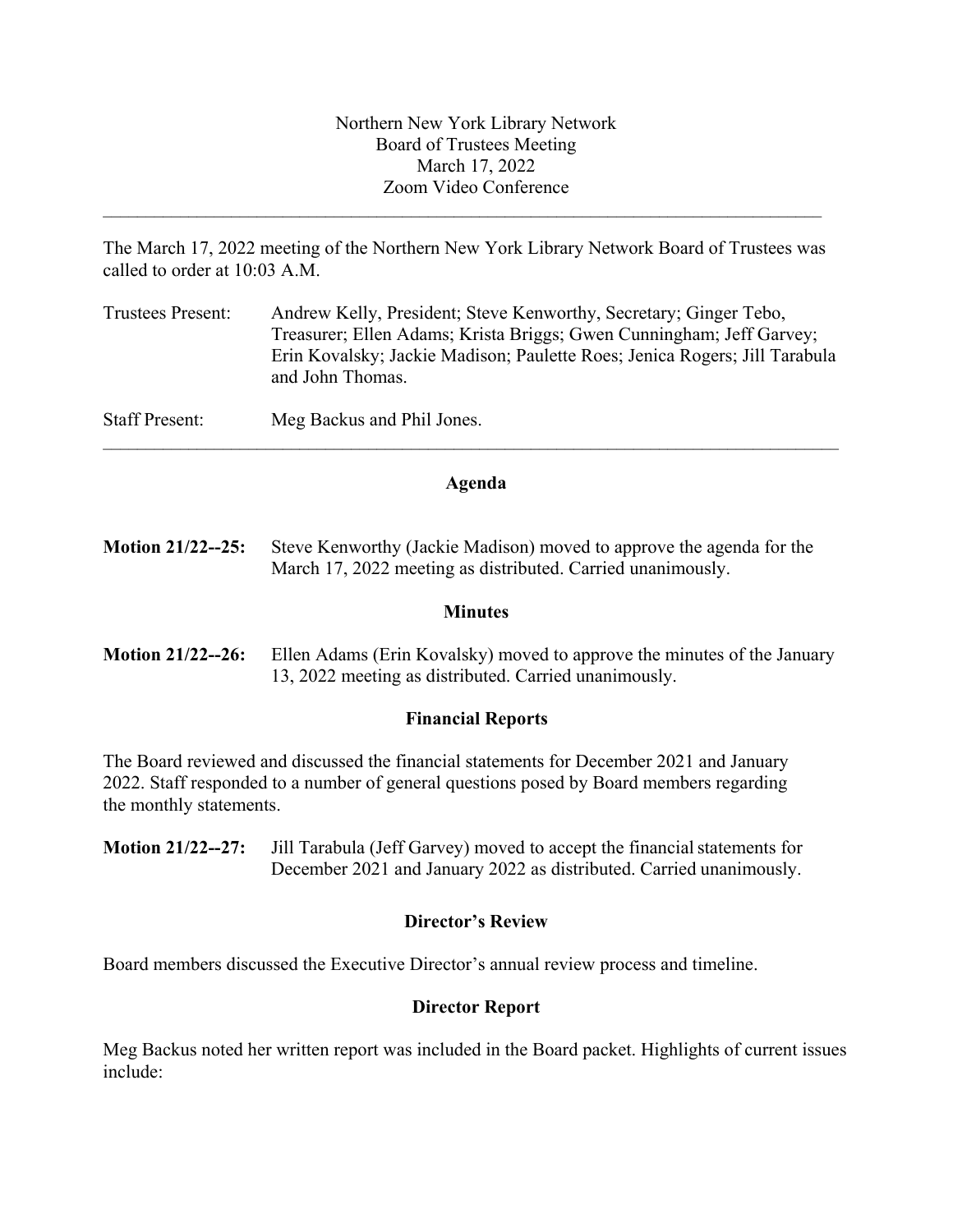The current in-house queue of newspaper microfilm will take us through August 2022. Using a no-code platform, Chuck Henry designed an application for tracking microfilm from the time it is shipped to us to the final website mounting. The application also provides a public-facing view of the queue, allowing contributing organizations the ability to track the progress of their microfilm.

Adirondack Health Institute (AHI) extended an invitation for NNYLN to join the North Country Digital Inclusion Coalition, an effort funded by the New York Digital Inclusion Fund. The planning grant is designed to form partnerships that are diverse enough to identify a full range of digital inclusion needs and potential solutions. Heavy emphasis is on telehealth. The group is excited about Senior Planet in public libraries and have indicated they will help promote those classes.

In January, recipients of NNYLN's Special Collection and Action grants submitted midyear reports. SUNY Potsdam has indicated they require additional equipment to support their Baccalaureate Degree program at Riverview Correctional Facility. They are currently pursuing additional funding from other sources but are coming up short. The original NNYLN award was for \$8,770. Meg requested the Board's authorization to increase their award to the maximum amount of \$12,000. There are sufficient funds in the line item Grants to Member Libraries.

 **Motion 21/22--28:** Jill Tarabula (Steve Kenworthy) moved to authorize increasing SUNY Potsdam's grant to \$12,000. Motion carried. Jenica Rogers recused herself due to a conflict of interest.

We are on track with our ARPA projects. Twenty people enrolled in training for the Senior Planet curriculum, representing 15 public libraries and 3 library systems (including NNYLN). Training wraps up on March 17 and then we have a few weeks of planning before moving into the final stage of libraries holding programs. Participating libraries have until the end of the year to hold public programs.

NNYLN's 57th Annual Meeting will be held virtually 2:00 P.M. to 4:00 P.M. Thursday, May 5, 2022. The agenda includes introductions of staff, Board members and the Award for Excellence in Library Service. Guest speaker will be Dr. Michael Norton Chief Policy Analyst at Reinvestment Fund. He will present "Nurturing the Wellbeing of Small Town America, One Library and One Town at a Time".

The NYS budget is anticipated to be on-time this year. Senate and Assembly budget proposals for 2022-2023 are coming in higher than the Executive:

|                            | Executive | Senate   | Assembly |
|----------------------------|-----------|----------|----------|
| Library Aid                | \$96.1M   | \$123.1M | \$106.1M |
| Library Construction \$14M |           | \$45M    | \$34M    |

A meeting of the NNYLN Budget Committee will be scheduled to work on the 2022-2023 budget. Committee members are: Ginger Tebo, Chair; Jeff Garvey and Jenica Rogers.